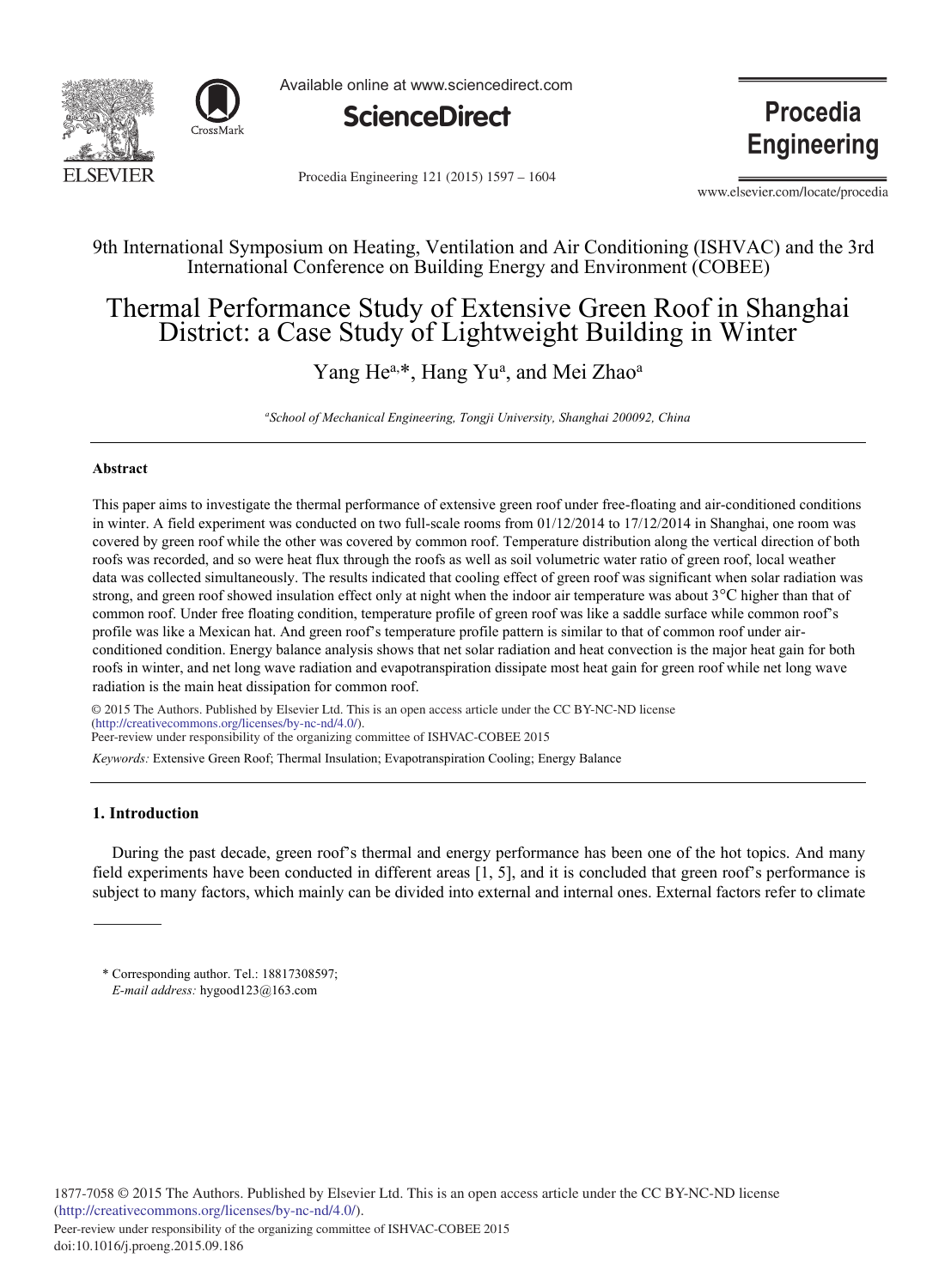conditions, including solar radiation, wind velocity, rainfall (irrigation), temperature and humidity. Internal factors include the geometrical and hydrothermal properties of plants and substrate, volumetric water ratio, thermo-physical properties of building structural layer and insulation layer. However, most of experimental studies are focused on green roofs performance in summer for their significant cooling effect, the performance in winter receives less attention. C.Y. Jim and Tasang's study in Hong Kong indicated that green roof would lead to more heat going out of the room and cause more energy consumption [3]. M. D'Orazio found that there is little difference between green roof and common roof in winter [2]. However, Karen liu's results showed that green roof acted as a good insulation and can reduce 10~30% heat loss compared with common roof in Toronto [4]. Therefore, compared with consistent point about green roofs performance in summer, there is no agreement among researchers about green roofs performance in winter. In this paper, two lightweight rooms was located in shanghai, one room was installed with green roof while the other remained common roof for comparison. A field measurement was conducted to study thermal and energy performance of extensive green roof under different conditions.

#### **2. Methods**

Shanghai(31.2N, 121.5E), a city located at the west coast of Pacific Ocean and the east rim of Asian continent, belongs to the north subtropical monsoon climate with four different seasons, plenty of sunshine and good rainfall. Summer and winter are long while spring and autumn are short. The average temperature of winter reaches 4.8°C.The experiment setup was located at Jiading Campus of Tongji University (Fig. 1). The test rooms has two conditions, one is free-floating condition (from  $01/12/2014$  to  $07/12/2014$ ), and the other is air-conditioned condition (from 08/12/2014 to 14/12/2014).

#### *2.1. Roofs materials and experimental setup*

As is shown in Fig, the dimensions of two test room were both 3m\*3m\*2.7m. The left one was common roof, while the right one was covered by green roof. The common roof was made of foam sandwich panel (75mm thick). Extensive green roof was consisted of 36 prefabricated greenery modules (Fig.2) which was connected together by buckles, and the size of every module was 50cm× 50cm×7cm (not including the canopy layer). The greenery module was artfully designed, which combined plant layer, substrate layer, filtering membrane and drainage layer together (Fig.3). The plant was sedum linear (10cm thick), which was very popular in shanghai district. The substrate was about 4cm thick and was comprised of peat soil, powdered perlite, vermiculite aggregate and organic fertilizer. The windows and doors of both rooms were locked during the experiments.



Fig. 1. Schematic drawing of experimental setup.